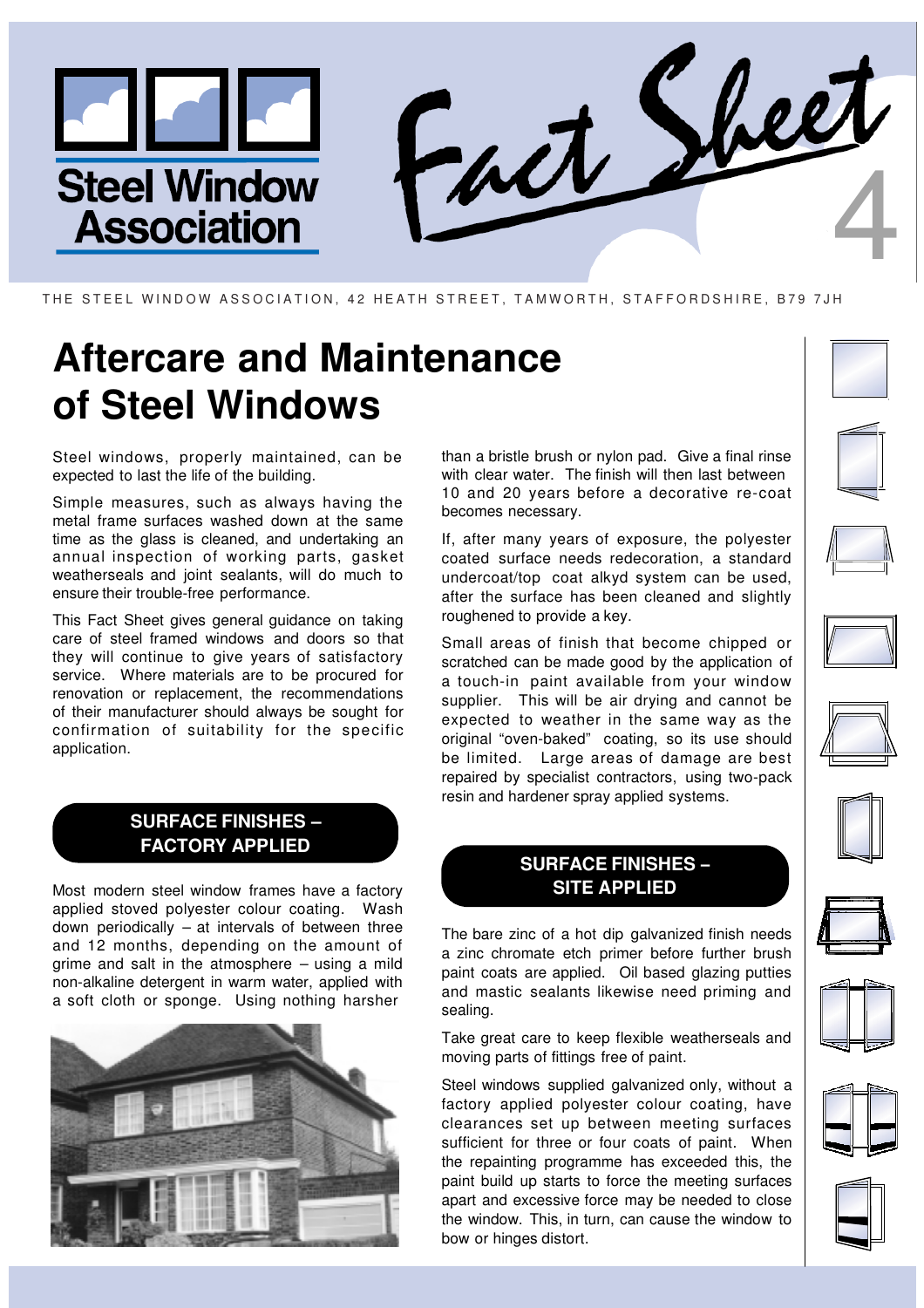If distortion has not gone too far, it may be sufficient to strip the paint off all meeting surfaces, taking particular care to clean off paint in the hinges. With the window in the closed position, check for excessive gaps between the fixed and moving parts. The gap should be large enough to allow a feeler gauge to slide into the gap without too much slackness.

If the gap is too great or the frame is badly bowed (tight at the centre and gaping at the corners), seek expert assistance from a member of the Steel Window Association.

#### **PRE-WAR WINDOWS**

Early steel windows, manufactured prior to the introduction of rustproofing treatments at the end of the 1930's such as hot zinc spray and hot dip galvanizing, may require additional maintenance. Wartime painting was often neglected and rust allowed to set in, often unseen beneath the putty in the glazing rebates. Cracked glass, provoked by compression from the building up of corrosion products, is a sure sign.

Such windows are often worth conserving and can usually be put back in good order by:

- Hacking out the glass and putty
- Abrading, filing or grinding off rust down to bright metal, then
- Applying a good zinc-rich primer, before
- Reglazing and building up the paint finishing coats
- Ensuring a watertight paint seal between putty, glass and frame.

When extensive conservation work is required, involving the repair or replacement of hardware, the dismantling of composite assemblies, or the piecing in of replacement bars, it may be worth

![](_page_1_Picture_11.jpeg)

![](_page_1_Picture_12.jpeg)

having the windows taken out, removed to a workshop, stripped down and hot dip galvanized before re-assembly. A Steel Window Association member should be contacted to advise on the best course of action.

#### **OPENING LIGHTS**

Outer frame sill channels have drain holes that can become clogged with paint, grime or insects. Clean them out and keep them open to ensure that the windows maintain their designed weather performance.

#### **HARDWARE**

Hinges and pivots should be lubricated using a light penetrating oil at yearly intervals. If seized up, they should be doused with a penetrating spray (such as WD40) and gently worked free. For safety reasons, lubrication is NOT generally recommended for friction types in case they swing too freely without restraint. Friction hinges and pivots have stainless steel, brass, or nylon bearings which normally function well without lubricating oil, but their tightening screws and locking nuts should be checked periodically.

Handles, stays and catches should be checked for proper operation. They should move freely and be lightly oiled, waxed or greased as necessary. If damaged, they can usually be repaired or replaced. Steel windows and doors have evolved gradually over the past hundred years and have retained the many characteristics and components that permit ease of maintenance. Member companies of the Steel Window Association can advise on and help resolve any problems.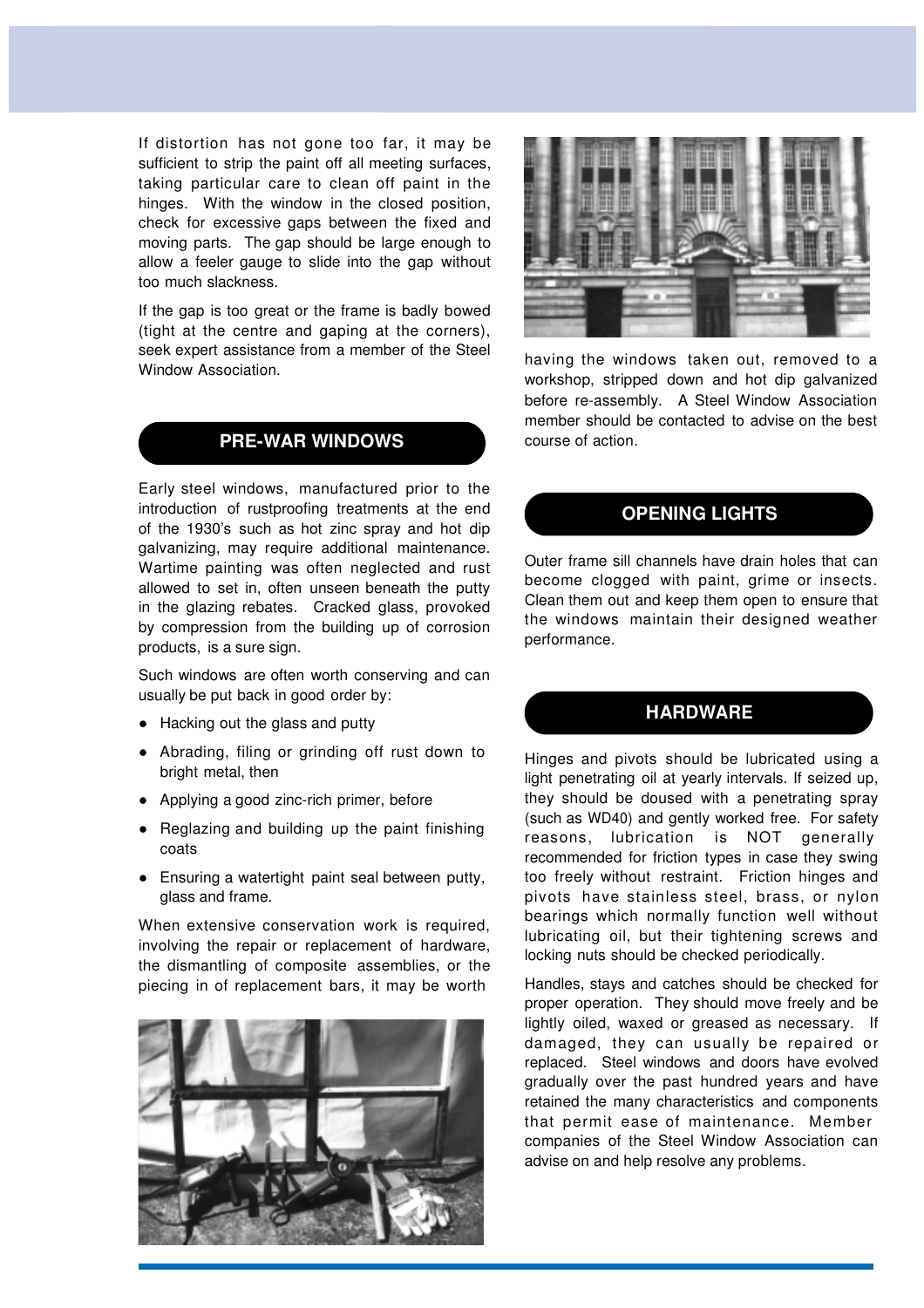Fact Sheet

### **WEATHERSEALS**

The synthetic rubber weatherseals should also be included in periodic maintenance inspections. The most common cause of damage is site applied paint. If paint removal proves impossible, weatherseal replacement can be undertaken, preferably with materials supplied by the original manufacturer. They may be bonded to the frames with adhesive, retained in preformed grooves, or clipped onto studs. Retrofit of replacements by the same method is strongly recommended whenever possible.

# **PERIMETER SEALANTS**

The joint sealants between window frame and wall opening, and at couplings between window units, will generally have a shorter life than the frames themselves. If deterioration is observed, the original sealant should be raked out, the joint thoroughly cleaned up, and new sealant applied which is compatible with the original.

Traditional oil based mastic sealants depend on a paint overcoat to maintain their service life. Modern polymer sealants are more resistant: over-painting remains desirable with acrylics, is possible but not necessary with polysulphides, and is to be avoided with silicones. Seek advice from the sealant manufacturers.

#### **GLAZING MATERIALS**

Glazing putties, mastics, gaskets and sealants are

![](_page_2_Picture_8.jpeg)

![](_page_2_Picture_9.jpeg)

likewise subject to some degradation by exposure to weather. Annual inspections can anticipate many problems before they become serious.

Loose putty should be raked out, replaced with metal casement putty (NOT linseed oil based putty intended for wooden windows) and overpainted.

Frames that have been factory finished with a stoved polyester coating will have been glazed originally with special non-setting compounds or with metal beads and sealants that adhere well to the polyester finish and do not require overpainting. If defective, they should be raked out, the joint thoroughly cleaned up, and new glazing sealant applied which is suitable for painted metal surfaces.

Insulating double glass units require particular attention to the maintenance of their glazing seals, as the constant presence of water trapped within the glazing rebates will shorten the life of the unit edge seals. Check the outside face of the glazing frame's bottom rail to see that the glazing seal sheds water and that any drain holes are free from blockage.

#### **GLASS REPLACEMENT**

The edges of double glass units and single panes must be spaced from the metal frame glazing rebate with setting and location blocks. They must also be carefully separated from the glazing upstand with distance pieces, mastic tapes or preformed gaskets.

Putty fronted single glass is retained by spring steel glazing clips placed in holes pre-drilled in the glazing frame rebate. Re-use or replace them when re-glazing.

For general guidance on glazing, see the Steel Window Association Fact Sheet No. 3 on Installation.